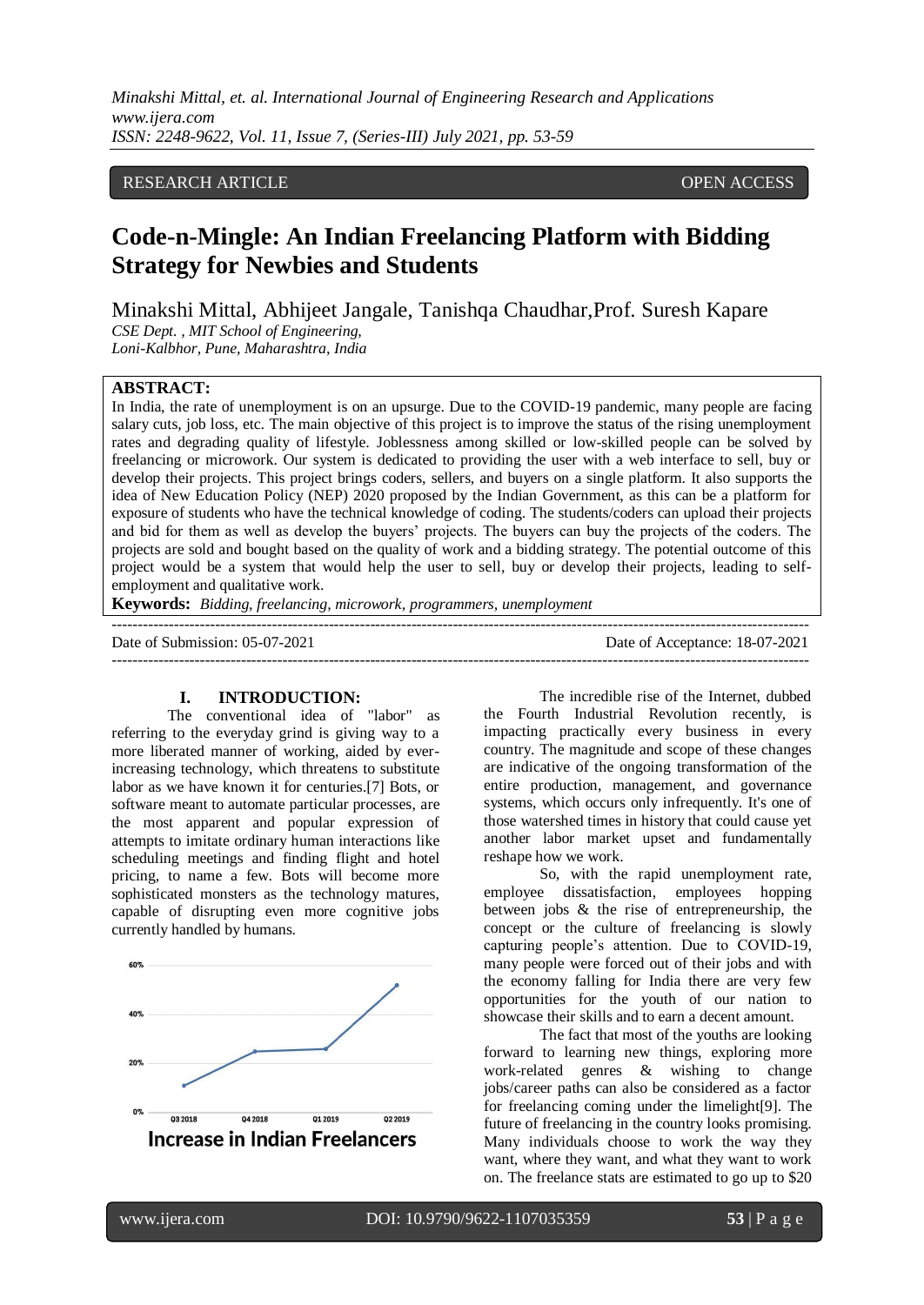## to \$30 billion[3] by the end of 2025!

Around 15 million people in India are freelancing as of 2020 majorly working in sectors of IT, Sales, Marketing, Finance, etc. If we go according to Wikipedia, around 50% of the employees would be freelancing by 2025. But the payment received by freelancers in India is comparatively less than that of other countries. College students also get encouraged by the culture of freelancing and aspire to become one to secure some funds during their courses.

#### **1.1 Digitalisation in Labor Market:**

Bots and Artificial Intelligence (AI) have given rise to new career prospects[4] in traditional sectors. Technology has produced jobs, according to a new Deloitte research, particularly in knowledgeintensive industries like medical, education, and other professional services. It is, however, erroneous to believe that technology is merely a privilege for the educated and an opportunity for the unemployed. Technology is not only producing jobs for the less educated, but it is also giving informal workers the ability to use technology and digital platforms in their work. Multiple definitions exist for the informal labor market[2]; certain features (also mentioned above) are distinguishable, including whether employees are taxable, have access to social safety or insurance services, whether they have minimal salaries, etc.

The development of online freelancing[8] and microwork as rewarding prospects in the informal labor market of mainly India. During the processes, the digitally empowered workforce seeks employment and maximizes productivity on a continuum of rough to complicated corporate processes. The range of work includes heterogeneity of skills, experience, work planning preference, etc. In reality, research has shown that firms can eliminate inefficiencies and lower costs by creating an organization that creates a dual job market, a combination of highly paid employees and lesser paid self-employed specialist skills.

## **II. SURVEYS:**

## **2.1 Existing System Surveys:**

There are a few existing systems related to our project field. After some research and analysis, we came across the methodology of the system and a few of its drawbacks. The below table gives us the gist about these existing systems:-

| <b>System</b>                                                                                                                                                       | <b>Description</b>                                                                                                                                                                                  | Limitations                                                                                                                            |
|---------------------------------------------------------------------------------------------------------------------------------------------------------------------|-----------------------------------------------------------------------------------------------------------------------------------------------------------------------------------------------------|----------------------------------------------------------------------------------------------------------------------------------------|
| <b>FIVERR</b>                                                                                                                                                       | A platform that connects businesses with on-<br>demand freelance talent offering digital<br>services which include graphic design, digital<br>marketing, programming, video, and<br>animation, etc. | Doesn't care about sellers,<br>Doesn't care about the timezone, Any<br>work can be copied, Fiverr support is very<br>late in replying. |
| <b>UPWORK</b>                                                                                                                                                       | a legitimate freelance marketplace that<br>Blocking freelancer's profiles,<br>connects clients and freelancers.<br>Excessively high commission, Money in<br>the accounts are frozen as a guarantee. |                                                                                                                                        |
| <b>FLEXJOBS</b><br>a subscription service that's focused on<br>telecommuting jobs, including freelance,<br>flexible and part-time opportunities.                    |                                                                                                                                                                                                     | Not a good platform for freelancers,<br>Interface is not good, Asks for<br>subscription first.                                         |
| <b>FREELAN</b><br><b>CER</b>                                                                                                                                        | freelancing and crowdsourcing marketplace by<br>a number of users and projects.                                                                                                                     | Extracting funds is time-consuming. It<br>takes a project fee (10-20%).                                                                |
| <b>PEOPLEPE</b><br>An online community of freelance talent that<br>helps companies to outsource specific projects<br><b>RHOUR</b><br>to remote workers when needed. |                                                                                                                                                                                                     | Many call it a place for fraudsters,<br>Customer service is the worst, Account<br>verification part is the worst.                      |

*TABLE 1. How is the condition of the existing freelancing systems*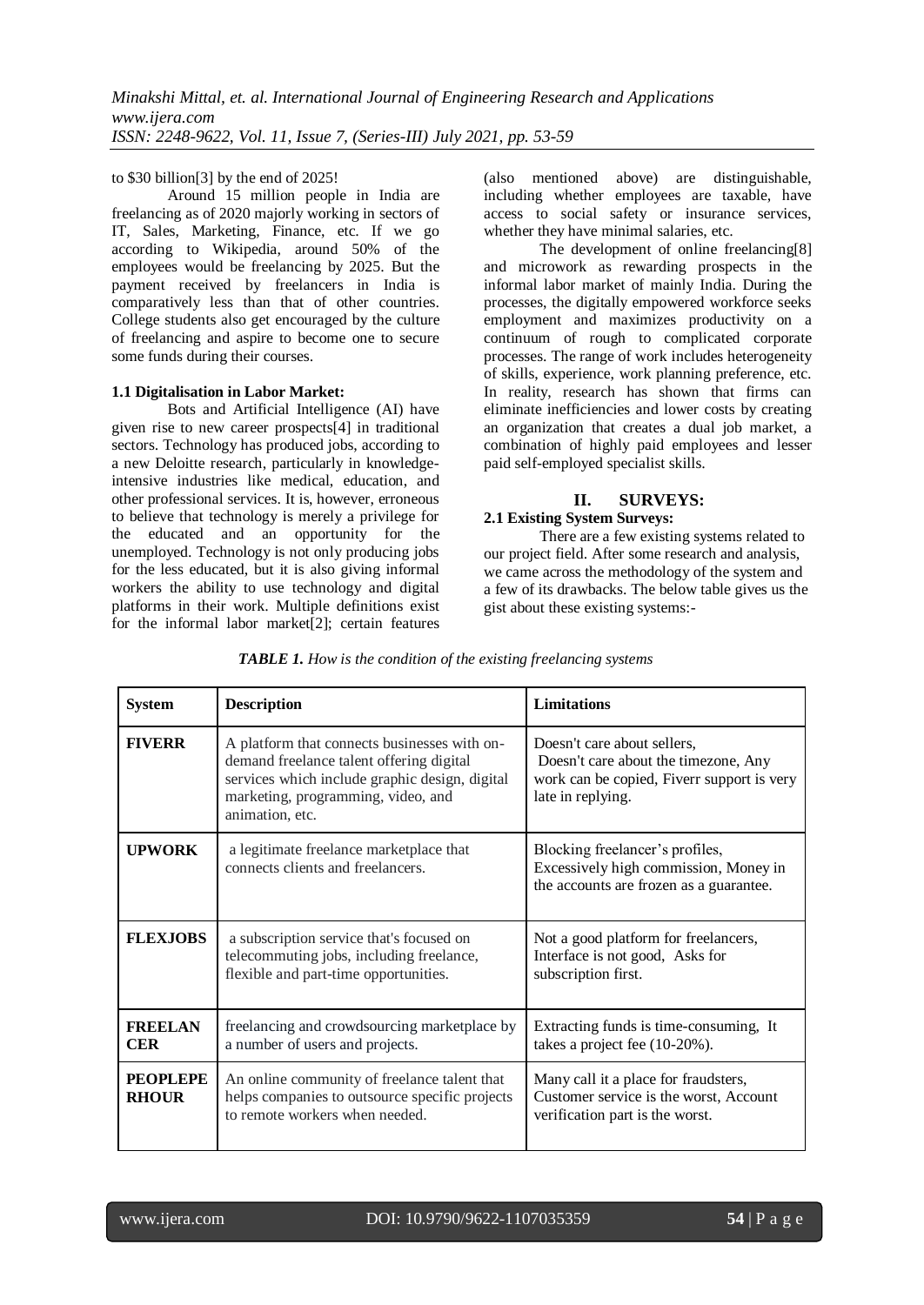## **2.2. Literature Survey:**

[1] ARIFIN, Riscal; DANIAWAN, Benny; WIJAYA, Dellih. Freelancer's E-Marketplace Information System Using Profile Matching Method. Tech-E, [S.l.], v. talks about how the emarketplace information system can increase freelancer revenue and the level of customer convenience in finding workers according to what is needed and can make the transaction process efficient and effective. As a result, it helps provide decision criteria for client selection.

[2] Abhinav, Kumar & Dubey, Alpana & Jain, Sakshi & Virdi, Gurdeep. (2017). CrowdAdvisor: A Framework for Freelancer Assessment in Online Marketplace. 10.1109/ICSE-SEIP.2017.23. talks about a few multidimensional assessment frameworks which evaluate freelancers on several dimensions and uses the present information about the freelancer, therefore, utilizes the past jobs he has performed. The framework is evaluated on the info collected from a well-liked online marketplace. A report shows that the assessment made by the proposed framework surpasses the baseline algorithm.

[3] Hong, Kevin & Pavlou, Paul. (2013). Online Labor Markets: An Informal Freelancer Economy. SSRN Electronic Journal. 10.2139/ssrn.2132869. In this report, they discuss three aspects of online labor markets. First, the overview of the present state of major online marketplaces. Second, a novel perspective on the frictions that exist within the micro-level interactions between buyer companies and the service providing bodies. Finally, practical implications and proposals for companies.

[4] Tu, Zhiying & Zhaoyang, Liu & Xiaofei, Xu & Zhongjie, Wang. (2017). Freelancer Influence Evaluation and Gig Service Quality Prediction in Fiverr. 10.1109/ICWS.2017.20. identifies the main features which will be used to evaluate freelancers' impact and develop a system (i.e Gig service property + Seller Impact + Customer Review + Semantic Content) to predict gig service quality. It includes the service semantic data in the prediction model and integrates all these four factors.

[5] Pataropura, Amesanggeng & Riki, Riki & Manu, Joshua. (2019). Decision support system for Selection of Assembly Using Profile Matching Method and easy Additive Weighting Method (Case Study: GKIN Diaspora Church). bit-Tech. 2. 43-52. 10.32877/bt.v2i1.100. Talks about their system for decision-making support by application of Profile Matching Method and Simple Additive Weighting (SAW) method. Where Profile matching may be a decision support method using calculation of weight and weighting by dividing the major factors and supporting factors. And using the easy Additive Weighting (SAW) method may be a weighted housing method, by normalizing the choice matrix (x) to a scale that will be compared with all available alternative ratings.

[6] Hannak, Aniko & Wagner, Claudia & Garcia, David & Mislove, Alan & Strohmaier, Markus & Wilson, Christo. (2017). Bias in Online Freelance Marketplaces: Evidence from TaskRabbit and Fiverr. 1914-1933. 10.1145/2998181.2998327. In this paper, they study two famous online freelance marketplaces - TaskRabbit and Fiverr and analyze if they are affected by racial and gender bias. Both marketplaces are biased: gender and race are significantly related to worker evaluations, which may harm employment opportunities.

[7] Toth, Ilona & Heinänen, Sanna & Blomqvist, Kirsimarja. (2020). Freelancing on digital work platforms – roles of virtual community trust and work engagement on person-job fit. VINE Journal of Information and Knowledge Management Systems. ahead-of-print. 10.1108/VJIKMS-12- 2018-0124. Talks about the purpose to investigate the impact of virtual community trust on work engagement and person-job fit in the context of digital work platforms where the emergence of the platform economy is changing the work environment fundamentally and has enabled the appearance of alternative work arrangements.

| Year          | Method                                                                            | <b>Results</b>                                                        | Challenges                                                                                                                                                                  |
|---------------|-----------------------------------------------------------------------------------|-----------------------------------------------------------------------|-----------------------------------------------------------------------------------------------------------------------------------------------------------------------------|
| 2020<br>$[7]$ | Freelancing, Digital work<br>platform, Virtual community<br>trust, Person-job fit | confirmatory factor<br>analysis                                       | need more understanding on the<br>relationship between the nature of<br>work and personal abilities, that is<br>between job characteristics and<br>personal characteristics |
| 2019<br>$[1]$ | Profile matching, ranking,<br>Blackboxing                                         | It helps to provide<br>decision criteria for<br>the client selection. | The ranking may not be accurate.                                                                                                                                            |

*TABLE 2. Literature survey of the existing projects*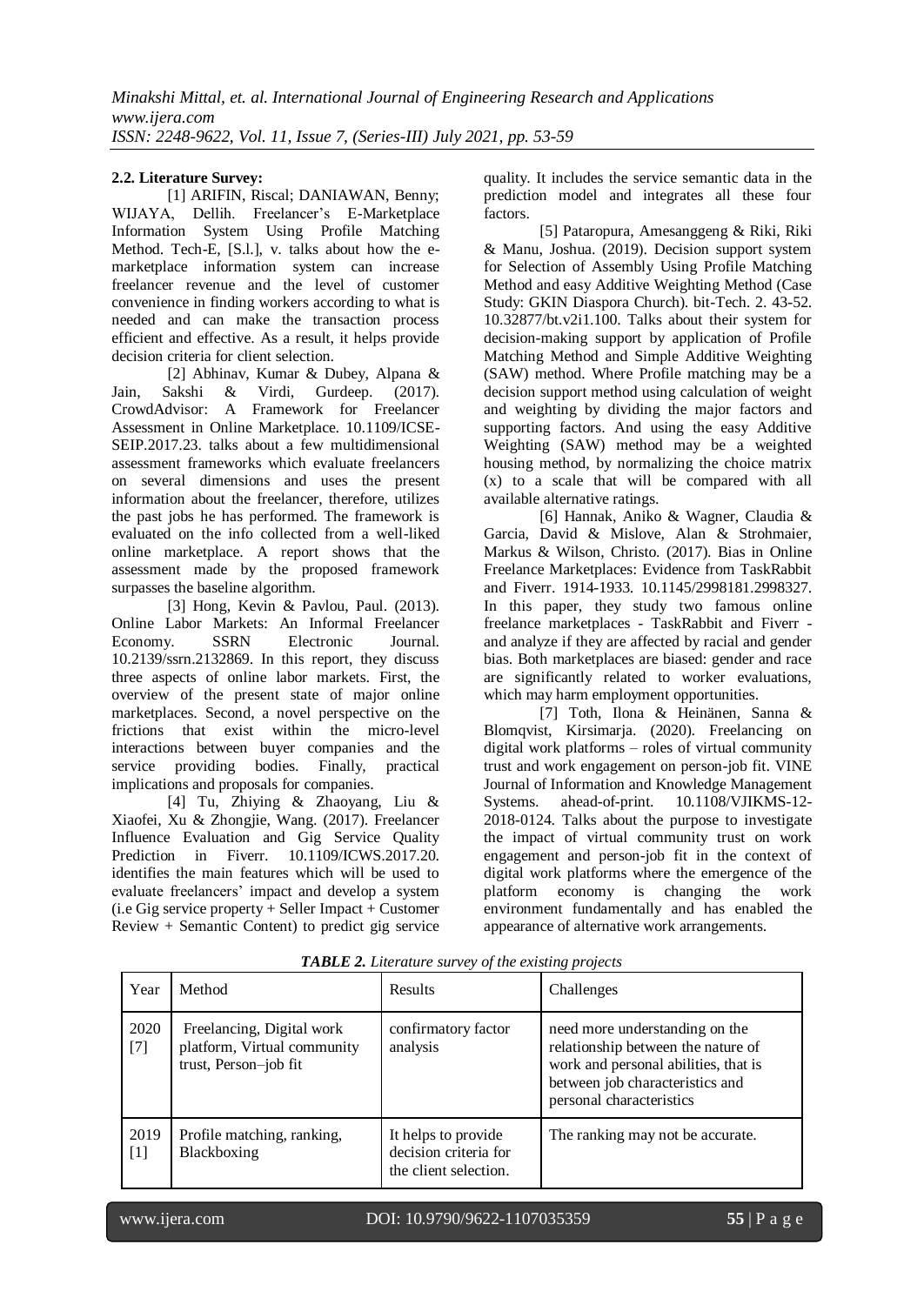| 2019<br>$[5]$ | Profile Matching Method and<br>Simple Additive Weighting,<br>decision matrix  | Profile Matching and<br>Compared with all<br>available alternative<br>ratings | Conversely, it is possible that less<br>important criteria are included, causing<br>decision-makers to be distracted and<br>biased in their choice of options. |
|---------------|-------------------------------------------------------------------------------|-------------------------------------------------------------------------------|----------------------------------------------------------------------------------------------------------------------------------------------------------------|
| 2017<br>[6]   | Gig economy; discrimination;<br>information retrieval;<br>linguistic analysis | Analysis of<br><b>TaskRabbit and Fiverr</b>                                   | may not generalize to other<br>freelancing services.                                                                                                           |

## **III. PROPOSED PROTOTYPE:**

We at *Code-n-Mingle* just want to provide the right platform to these young and skilled freelancers so that they get valued what their job should be valued like. The system also will support students so that they can become independent using their skills in the right way. No doubt there is a freelance market in India, but due to less value and fewer job opportunities, it has become nothing but an online labor market. Skilled individuals should be hired for project-based work and should be paid considering both the party's capabilities. Existing systems are pretty biased about payment to freelancers.

Our system works only for freelancers working in the IT and programming sectors. The coders can sell their projects to clients and can continue to freelance. The main benefit of this model is that it lowers transaction costs for both parties; digitalization and online platforms bring freelancers and clients together in one place (virtually), transcending time and space barriers, providing clients with more variety, and providing freelancers with more opportunities.

Platforms employ a range of ways to induce network effects. Most platforms in this twosided market37 subsidize one side by allowing freelancers to register for free while charging clients to access this database of registered freelancers (eg. Upwork, Flexing It, Ghar se Naukri, etc). In this ever-evolving world of online freelancing, platforms are in fact market makers.

Our system has two major modules which consist of:

- Coders
- **Buyers**

All the users will have to register themselves to access our platform.

The main objective of every buyer/client while choosing or hiring a freelancer is to find someone who is dedicated, experienced, can do some high-quality work and the most important thing is that they should be efficient in time-bound work. Generally, the hiring process takes place online itself. Our platform is providing all the necessary parameters required during hiring a freelance employee. So as the figure description mentions the 3 major modules of our system, let's go through each one of them thoroughly.

#### **3.1. Coder / Freelance Employee:**

In our system, considering all the probabilities of a freelance employee, the employee may be a student or an actual employee. If we look at it from a student's perspective, an IT student in his entire college life works on various successful projects which later on are dumped. But our platform provides such skilled students the ability to sell their completely working projects to various clients willing to buy such projects with enormous potential of development in them. The coder here can set their evaluation of their project and post it on their profiles.

But, now if we look at it from an IT professional's perspective, we have a whole different image. These coders can apply for the projects posted by buyers or say the clients who wish to hire some qualitative freelance employees for their work. Now, to eliminate the biased nature[6] of other existing systems, we have included a system that allows the coder to bargain for their work projects with the client.

Also to eliminate the factor of projects being copied, a coder cannot see the profile of other fellow coders. A profile of any coder would also consist of feedback from their previous clients, their work experience, their identity proof, etc. As proof of their project's originality, the coders will also be asked to add details of their project including sample codes, etc.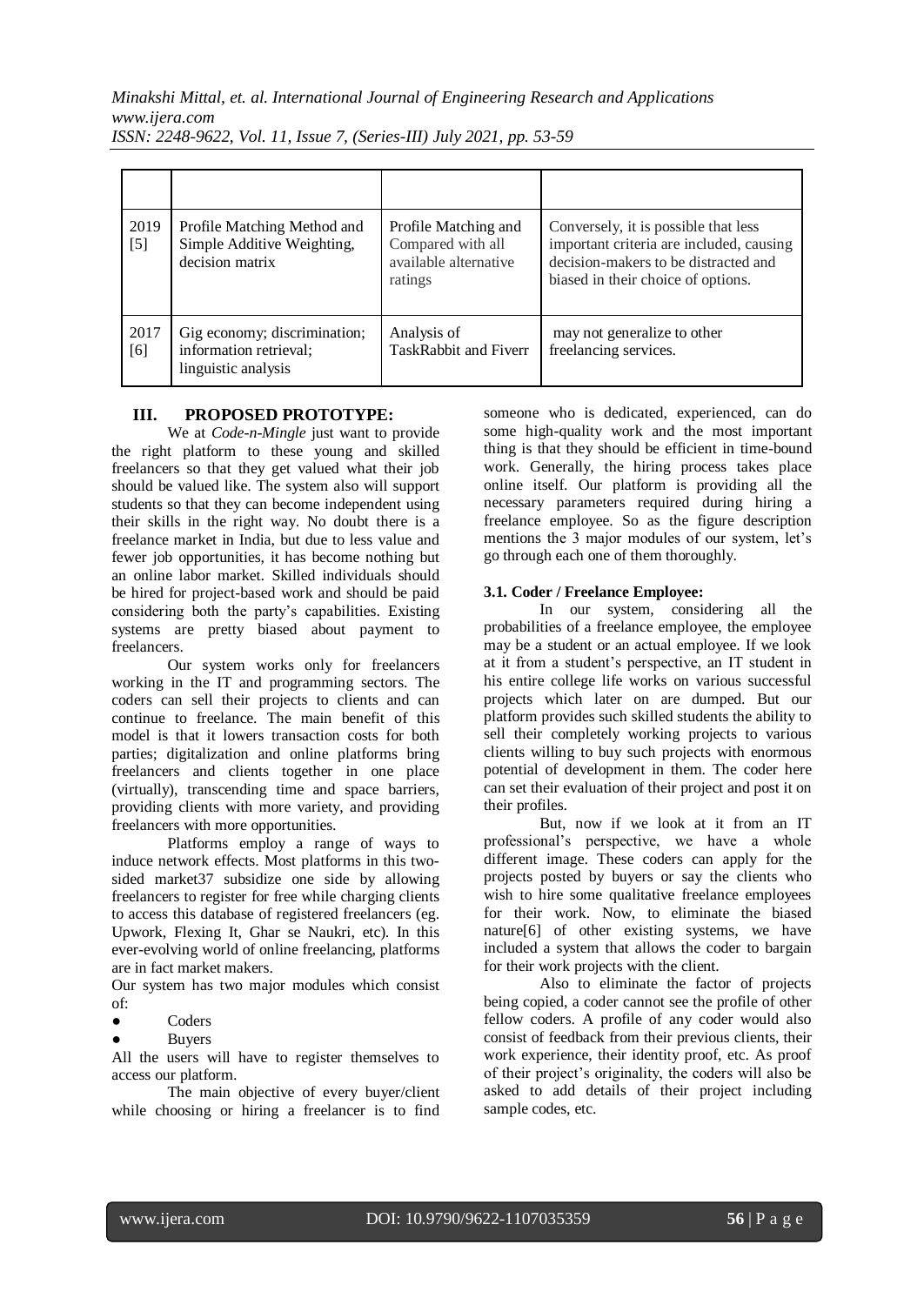

## Fig. Freelancing model of proposed system

#### **3.2. Buyer / Client:**

For a client, their project must get completed within the given deadline, within the given budget, and a greatly skilled freelancer. Adding the details of previous work experience and feedback from other clients on the profiles[5] of the coders makes the whole process a lot more efficient for the client.

The client can post their project details and whoever applies for that project, the client can access the coders' profiles to check out their details. Since the client runs a bit tight on the financial side, they would be allowed to post the salary or cost of their project-based jobs. Also, the buyer can give feedback on the coder's work. The buyer can also buy the projects posted by coders for further development.

A share of the payment will be kept as a commission after each project transaction is complete. The system has a bidding algorithm designed which enables both sides to decide a decent price for the work, therefore, valuing both sides equally.

#### **3.3 Bidding Strategy:**

Freelancing actually meant a mercenary who offered to fight for the highest bidder. But now, the word freelancer means one who offers unique and much needed skills to those willing to pay for them. Code-n-Mingle is essentially coder-centric but our system makes sure that both sides are served satisfactorily. Our system follows a bidding strategy for the projects uploaded. All the users whether a coder or buyer is allocated with a unique ID. A project uploaded by a registered user (includes both: a coder selling a project or a buyer wanting to get a project developed) is initially given a project ID by the system. The uploader can set a minimum bidding price on their project. While selling their readymade projects, the coders can set a minimum bid to which buyers can place bids and apply to buy these projects. Similarly, the buyers can set the minimum price that they can afford for the development of the project. Every bid placed by any user is assigned a bid ID for the bid amount they enter. Our algorithm has two deciding factors for the project allocation process. One is the minimum online bid amount placed by a user and the other is the potential deadline offered by the coder. The buyer while finalizing the allocation, can decide upon these factors and choose a coder for his project development.

After a period of deadline+10 days, all the bids placed (other than the one selected) for that project will be deleted, so as to reduce the amount of garbage data stored in the database.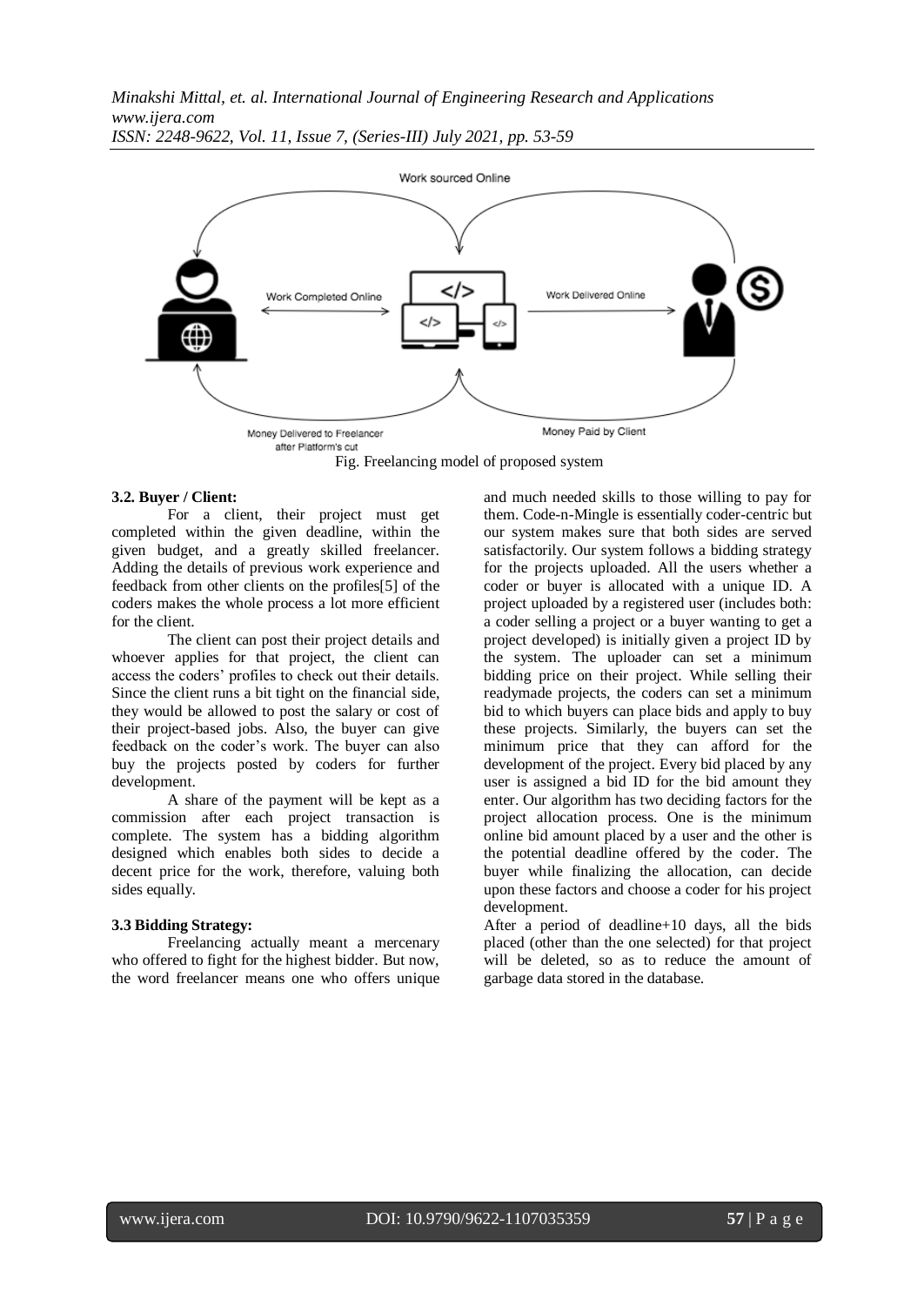

Fig. Proposed system (simplified)

## **IV. RESULTS:**

Through this research paper, we developed a system that provides the right platform to the IT & programming students as well as professionals who wish to be freelancers. Code-n-Mingle is the right launch pad for such freelancers. The framework specifically addresses the issue of biased working parameters & also tries to introduce the culture of freelancing among Indian individuals by making sure that they get paid well for these project-based jobs.

### **V. CONCLUSION:**

Freelancing is said to have grown in popularity as a way for students to earn money while they study. According to reports, 21% of British graduates with a first-class degree freelance. Businesses seek assistance with their web content from student copywriters, bloggers, and essay writers. Freelancing jobs are also advertised on online platforms to students as a source of extra income, assistance in making a career decision, working independently, and a paid opportunity to practise and gain expertise. College Recruiter is a student-only internet network. Freelancing has long been popular among students in India, even before the internet. Word of mouth was a significant marketing technique for students, allowing them to connect with the freelance community, which still works today. IIT Mumbai recently established a freelancers' cell. The new generation of Indian companies hires student freelancers from IITs who are skilled in mobile app development, coding, and design, among other skills. We received a positive response from students who were interested in freelancing options through our survey. Online communities for students are becoming more active and participatory.

We aim to implement a module in our system through which, unskilled people who have brilliant ideas to be developed, can sell their ideas on the platform after the evaluation (of the idea) by an expert committee. People with high potential ideas can also make use of our platform to evaluate & estimate their ideas & then sell them to the right client at the right price. These ideas can then be used by the clients for further development. Our future work is likely to include a better pay scale for the users as well as looking for better commission opportunities. Along with that, we look forward to implementing a detailed employee evaluation system within our system, so that it becomes more efficient & easy for the employer/client to hire a freelance employee.

### **ACKNOWLEDGEMENT:**

We thank Prof. Suresh Kapare for helping us out with the project  $\&$  guiding us through the entire process.

#### **REFERENCES:**

- [1]. Arifin, R., Daniawan, B., & Wijaya, D. (2019). Freelancer's E-Marketplace Information System Using Profile Matching Method. *Tech-E, 2*(2), 72-78.
- [2]. K. Abhinav, A. Dubey, S. Jain, G. Virdi, A. Kass and M. Mehta, "CrowdAdvisor: A Framework for Freelancer Assessment in Online Marketplace," 2017 IEEE/ACM 39th International Conference on Software Engineering: Software Engineering in Practice Track (ICSE-SEIP), Buenos Aires, 2017, pp. 93-102, DOI: 10.1109/ICSE-SEIP.2017.23.
- [3]. Hong, Yili, and Paul A. Pavlou. "Online labor markets: an informal freelancer economy." *Hong, Y. and PA Pavlou (2013). Online Labor Markets: An Informal Economy. IBIT Report* (2013).
- [4]. Kathuria, Rajat; Kedia, Mansi; Varma, Gangesh; Bagchi, Kaushambi; Khullar, Saumitra. 2017. *Future of Work in a Digital*